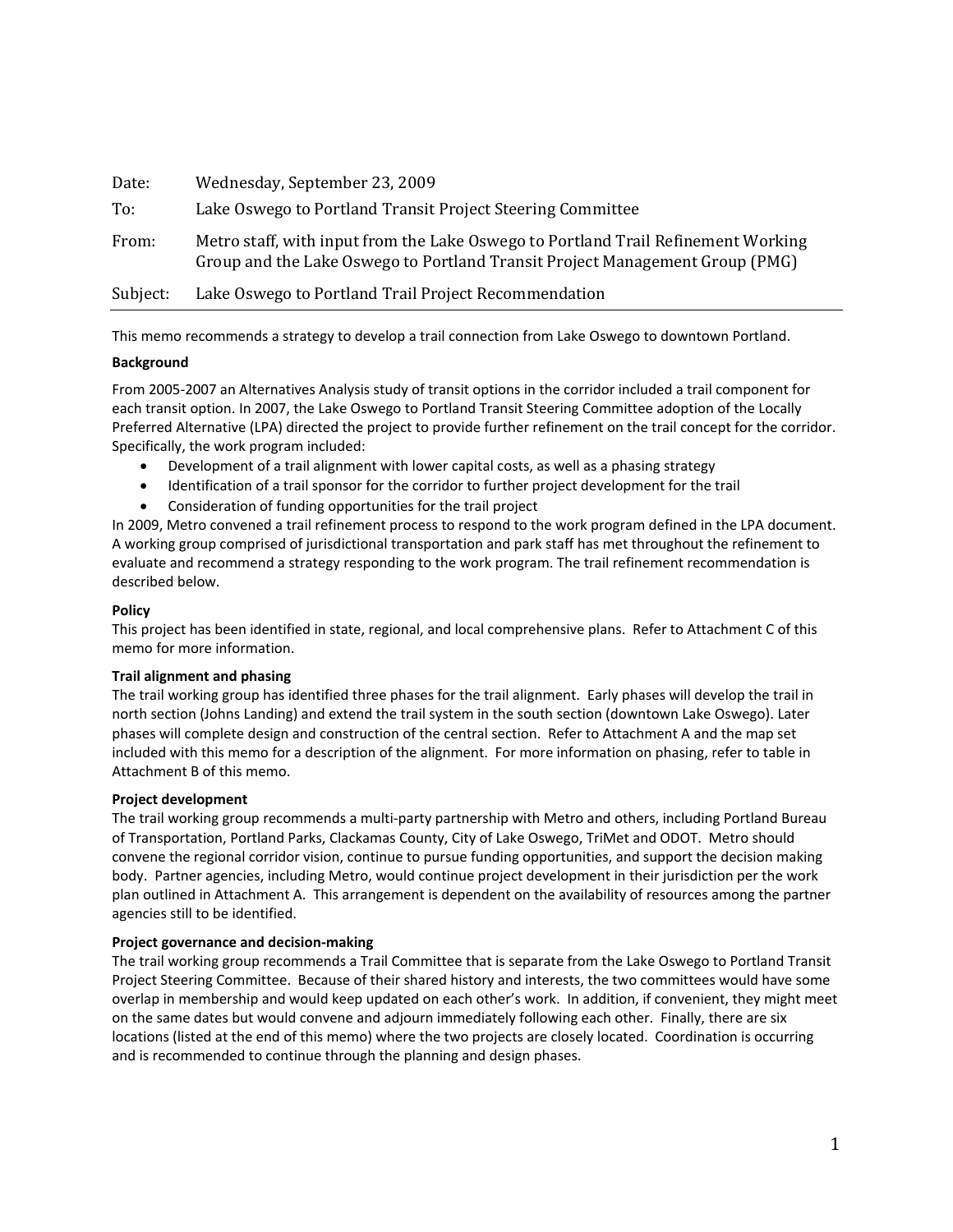## **Funding for the trail**

The trail working group has identified several potential funding sources. Most promising opportunities include funding in conjunction with other capital projects underway as well as the Active Transportation partnership. Other funding sources could include the State Transportation Improvement Program and the Highway Safety Improvement Program. More details on funding are included in the trail final report. This project is listed in the 2035 Regional Transportation Plan Financially Constrained list as project ID 10087, nominated by the City of Lake Oswego.

## **Public outreach**

Project staff held two open houses during the refinement phase of the project to receive trail input. Project staff also held stakeholder meetings with advocacy groups. Project staff is preparing additional outreach with neighborhood groups and bicycle and pedestrian advisory committees.

## **Next Steps**

The work program for the trail project is summarized in Attachment A. As further detailed in Attachment A, the Lake Oswego to Portland Trail Project should continue to coordinate with partner agencies and project development in the following areas:

Coordination with Lake Oswego to Portland Transit Project:

- Lowell Street to Hamilton Street (PBOT South Portal Project area)
- Powers Marine Park
- Short and Long Trestles
- Riverwood Road
- Elk Rock Tunnel
- UPRR railroad berm and Tryon Creek

The objective of this coordination will be to assure that the transit project does not preclude concurrent or future construction of the trail.

Coordination with Oregon Department of Transportation (ODOT):

- Macadam Avenue (OR 43) between Julia Street and Carolina Street
- OR 43 at the Sellwood Bridge interchange and south of Sellwood Bridge

Coordination with Multnomah County:

• Sellwood Bridge Interchange Area

## Coordination with City of Portland:

- Lowell Street to Hamilton Street (PBOT South Portal Project area)
- Willamette Park
- Sellwood Bridge Interchange Area
- Powers Marine Park

## Coordination with City of Lake Oswego:

- Pedestrian bridge over the mouth of Tryon Creek
- Foothills District Planning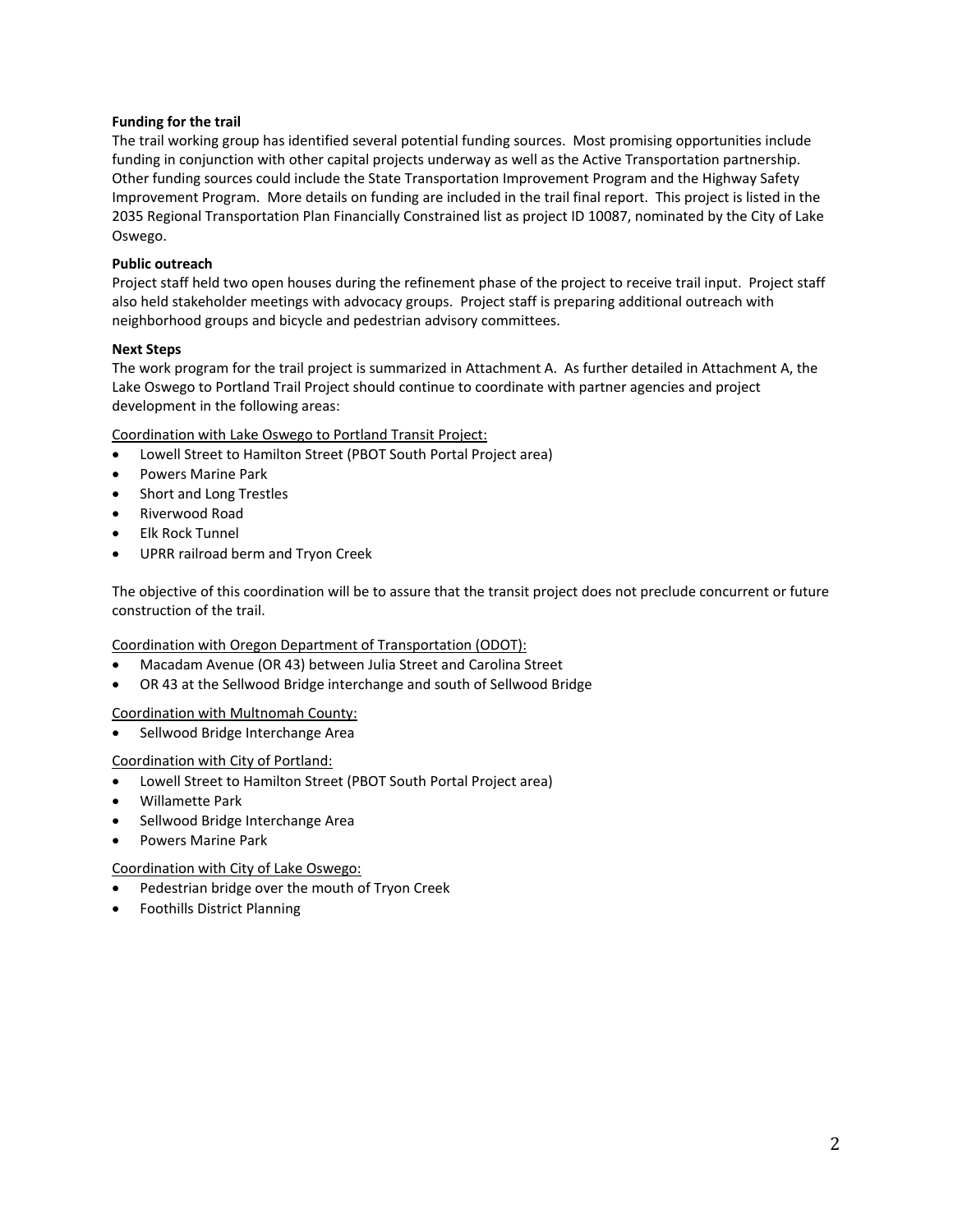# **ATTACHMENT A: Lake Oswego to Portland Trail Project Alignment**

This section outlines the alignment identified for the trail and key actions for implementation. The corridor includes three sections; a *North Section* from South Waterfront to the Sellwood Bridge; a *Central Section* from the Sellwood Bridge to Terwilliger Boulevard; a *South Section* in downtown Lake Oswego and Foothills District. Refer to the Lake Oswego to Portland Trail Project maps for a geographical overview of these areas.

## **North Section (Between South Waterfront and Sellwood Bridge)**

The north section of the trail can be developed in conjunction with other concurrent transportation projects. This section has four areas, divided by street names:

• Lowell Street to Julia Street: Trail will be developed in conjunction with the City of Portland South Portal project<sup>[1](#page-2-0)</sup>. South Portal Project includes extending bike lanes from on Moody/Bond south to Hamilton Street and has an opportunity to fill in gap in the current waterfront trail.

Considerations: South Portal Project is not yet funded. Design considerations for the trail should be resolved as part of concept design. Trail design should be coordinated with local property owners to ensure vehicle access and parking in the area.

Action:

- 1. City of Portland South Portal Project will include sidewalks and bike lanes on the street network. South Portal Project should secure right-of-way to close trail gap on existing greenway.
- 2. Should the Lake Oswego to Portland Transit Project precede the South Portal Project, the transit project will assure that the existing trail connection between Bancroft and Hamilton streets is maintained.
- Julia Street to Carolina Street:
	- − If a transit project locally preferred alternative selects alignment for streetcar on Macadam Avenue, project will consider developing the Willamette Shore Line in this section for a trail. Considerations: Trail project needs to secure public easement for trail use on Shore Line. Many adjacent homeowners to-date support a trail on the Shore Line, if a streetcar is located on Macadam Avenue. The trail working group identified the Willamette Shore Line as the preferred trail location in this section. However, ODOT has concerns about the operation of streetcar on Macadam Avenue. Trail project will need to secure funds for trail construction, maintenance, and operations in this segment.

Action:

1. Lake Oswego to Portland Trail Project should pursue public easement for trail along Willamette Shore Line right-of-way. Trail project should coordinate with transit project through the selection of a preferred alternative and engineering.

− If a locally preferred alternative selects alignment for streetcar on the Willamette Shore Line, trail project should consider improvements to existing greenway in this section.

Considerations: Trail in this section is narrow and sensitive to environmental constraints.

Action:

- 1. Lake Oswego to Portland Trail Project will develop trail improvements along existing greenway.
- Carolina Street to Miles Street: Trail will be located on Beaver Avenue and within Willamette Park. Considerations: On Beaver Avenue, collaboration is needed with streetcar project and Willamette Sailing Club to maintain access and parking for sailing club. In Willamette Park, collaboration with Portland Parks is needed to finalize trail alignment in park that minimizes conflicts with vehicles accessing park and preserves natural resources, including oak trees.

Action:

- 1. Lake Oswego to Portland Trail Project should work with transit project to include bicycle and pedestrian connections on Beaver Avenue.
- 2. Lake Oswego to Portland Trail Project should work with Portland Parks to improve bicycle and pedestrian connections through the park, including new trail improvements located on western boundary of park.

<span id="page-2-0"></span> <sup>1</sup> See Portland Bureau of Transportation *South Waterfront District Street Plan,* October 2007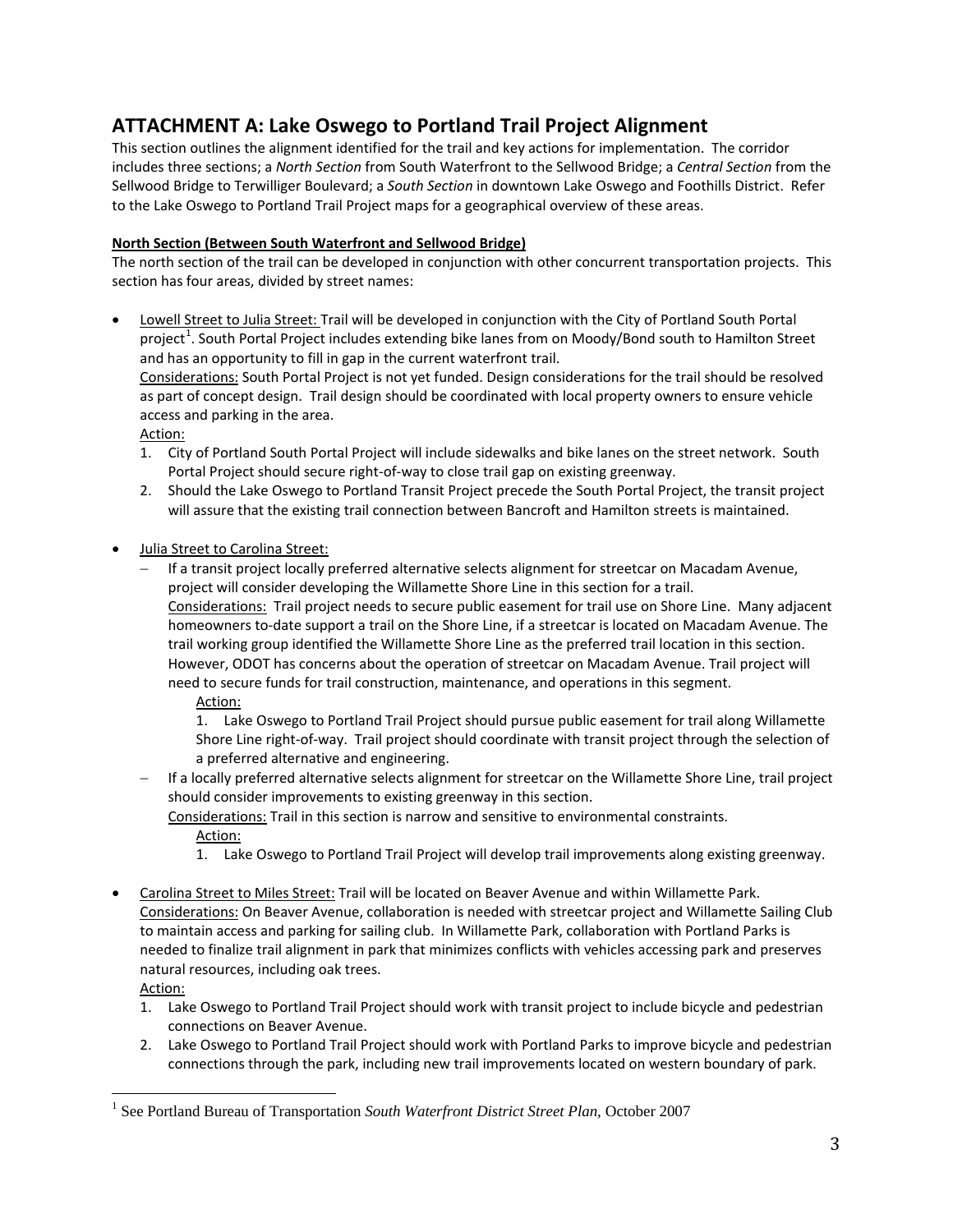• Miles Street to Sellwood Bridge: There is an existing trail connection on Miles Place and a trail in Butterfly Park. Project will develop a new trail connection adjacent to Willamette Shore Line in conjunction with Sellwood Bridge Project.

Considerations: Trail project should work with Portland Parks to minimize natural resources impact on Butterfly Park and Willamette Moorage Park. Trail project should work with Macadam Bay property owners to minimize impacts to parking. Trail project should work with Sellwood Bridge Project through final design to coordinate trail development, including connections to bridge and north-south through movement. Action:

1. Lake Oswego to Portland Trail Project should continue to work with Multnomah County Sellwood Bridge Project and City of Portland to develop a trail connection between Miles and the Sellwood Bridge. This trail is currently defined in the Sellwood Bridge Interchange Access Management Plan (IAMP).

## **Central Section (Between Sellwood Bridge and Terwilliger Boulevard)**

This section has significant design challenges. Trail project is still considering potential designs adjacent to OR 43 or adjacent to the Willamette Shore Line right-of-way. There are three areas in this section.

• Powers Marine Park: Trail to be developed in Powers Marine Park and/or adjacent to Willamette Shore Line right-of-way, transitioning to OR 43 right-of-way.

Considerations: Trail project should work with Sellwood Bridge Project to ensure connections to trail. Trail project should work with Portland Parks to determine final route and design of trail. Portland Parks has identified Powers Marine as a passive use park, and has concerns about increasing public use of the park. Elevation changes between eastern end of park and OR 43 must be considered to site best location for trail. Much of park is located in the flood plain. Project should work with ODOT on potential connections between trail and OR 43.

Action:

- 1. Trail Project should work with Sellwood Bridge Project to ensure connections to trail.
- 2. Trail Project should work with Portland Parks to determine final route and design of trail.
- 3. Transit Project should not preclude a future trail between the Willamette Shore Line and OR 43 right-ofway.
- End of Powers Marine Park to Riverwood Road: Trail connection to be adjacent to OR 43. OR 43 is three lanes in this section. A two-way separated path on the east and west side of the roadway has been studied in this section. Trail project will need to confirm preferred alignment in this section.

Considerations: ODOT has concerns about trail in this area due to physical constraints (narrow right-of-way, residences and driveways), environmental constraints (storm water, drainage, geotechnical), structural constraints, and vehicle capacity on OR 43. Trail final design is still to be determined. Project must coordinate adjacency to residences and driveways. A significant portion of OR 43 in this section is on structure. Action:

- 1. A Highway 43 study should be initiated to study bicycle and pedestrian connections adjacent to OR 43.
- 2. Trail Project should collaborate with ODOT to create most appropriate trail connection in this section.
- Riverwood Road to Terwilliger Boulevard: Trail needs additional design work to determine a preferred route on either: OR 43 to downtown Lake Oswego; or adjacent to Willamette Shore Line (Riverwood Road to Elk Rock Tunnel and Fielding Road to downtown Lake Oswego).

− If a trail is adjacent OR 43: Project must finalize trail design adjacent to OR 43. Considerations: ODOT has concerns about trail in this area due to physical constraints (narrow right-ofway, residences and driveways), environmental constraints (storm water, drainage, geotechnical), structural constraints, and vehicle capacity on OR 43. Trail final design is still to be determined. Project must coordinate adjacency to residences and driveways. A significant portion of OR 43 in this section is on structure.

Action:

1. A Highway 43 study should be initiated to study bicycle and pedestrian connections adjacent to OR 43.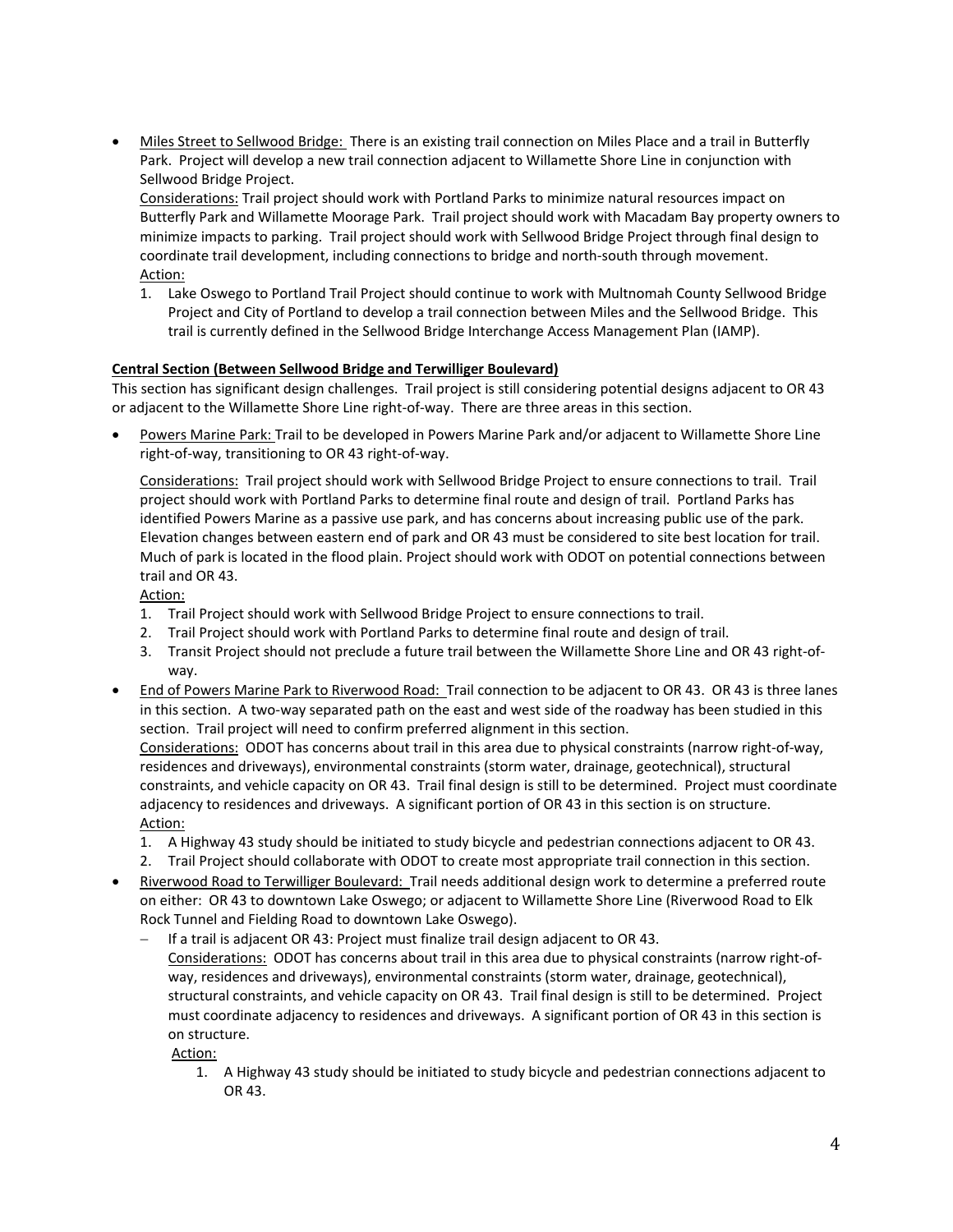- 2. Trail Project should collaborate with ODOT to create most appropriate trail connection in this section.
- − If a trail is considered adjacent to Willamette Shore Line: Trail would have bicycle boulevard treatments on Riverwood Road, a possible connection to new multi-use path through Elk Rock tunnel (or an alternative alignment to be determined), and bicycle boulevard treatments on Fielding Road. A new connection will be created from Fielding Road to Stampher Road and the Foothills District. Considerations: Trail project must address design constraints, feasibility and user comfort through Elk Rock Tunnel. To date, there is not a similar shared rail transit/multi-use path through a tunnel of this length in the United States. Trail project must include additional public outreach to local property owners for trail in this section. Trail project will coordinate with transit project for trail location in relation to Union Pacific RR right-of-way and existing railroad berm and Tryon Creek.

# Action:

- 1. If the existing "short" and "long" trestles are not used for the transit project, trail project should consider them for future trail use.
- 2. If the existing "short" and "long" trestles are reconstructed for the transit project, the transit project should assure that future trail use is not precluded. If feasible, funding/cost-sharing between the projects should be considered.
- 3. Trail project should develop bicycle boulevard treatments on Riverwood Road. Transit project design options using Riverwood Road should not preclude bicycle and pedestrian connections.
- 4. Transit project design options including single track streetcar should not preclude pedestrian/bicycle connection through the tunnel. Transit design options including double track streetcar and widening of the tunnel should not preclude a future trail connection via Elk Rock tunnel, if feasible and funding/cost-sharing is available.
- 5. Trail project should study connections to the north and south entrances of Elk Rock Tunnel.

## **South Section (Downtown Lake Oswego and Foothills District)**

- Terwilliger Boulevard to Downtown Lake Oswego and Foothills District:
	- Fielding/Stampher to Foothills Park: Trail project will develop a connection via a bicycle boulevard on Fielding and Stampher Road. A pedestrian bridge over the mouth of Tryon Creek will be developed through the existing City of Lake Oswego project.

Considerations: Trail project will work with transit project for trail location in relation to Union Pacific RR right-of-way, the existing railroad berm and Tryon Creek. Foothills District planning is still underway, and the trail project could enhance existing bicycle and pedestrian facilities in the district, including connections to the riverfront and downtown Lake Oswego.

# Action:

- 1. Trail project should work with City of Lake Oswego to construct pedestrian bridge over the mouth of Tryon Creek.
- 2. Trail project should study connections to Fielding Road and Stampher Road to the existing trail connections in Foothills Park.
- 3. If transit project builds a connection through the UPRR railroad berm to Foothills District, the connection should not preclude a bicycle/pedestrian connection. If transit project builds structure over Tryon Creek, it should not precludea bicycle/pedestrian connection, if feasible and funding/cost-sharing is available.
- OR 43/State Street between Terwilliger Boulevard and Foothills Road: Project must finalize design adjacent to OR 43.

Considerations: ODOT has concerns about trail in this area due to physical constraints (narrow right-ofway, residences and driveways), environmental constraints (storm water, drainage, geotechnical), structural constraints, and vehicle capacity on OR 43. Trail final design is still to be determined. Project must coordinate adjacency to residences and driveways. Trail connections identified to Tryon Creek State Park would greatly enhance trail project. State Street has narrow right-of-way in downtown Lake Oswego.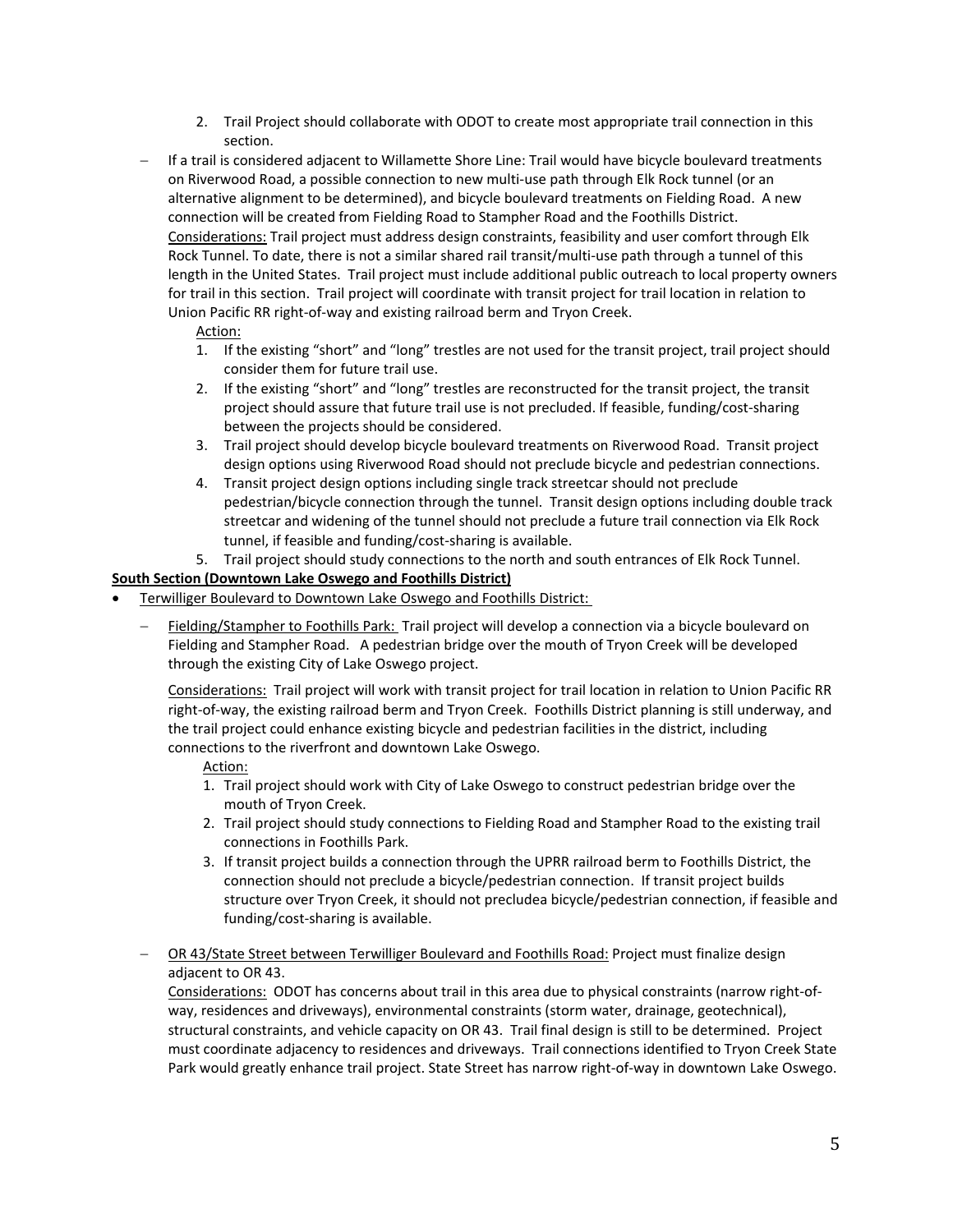# Action:

- 1. A Highway 43 study should be initiated to study bicycle and pedestrian connections adjacent to State Street (OR 43).
- 2. Highway 43 study should consider incorporating the concept design for Tryon Creek as identified in the Tryon Creek @ HWY 43 Culvert Alternatives Analysis.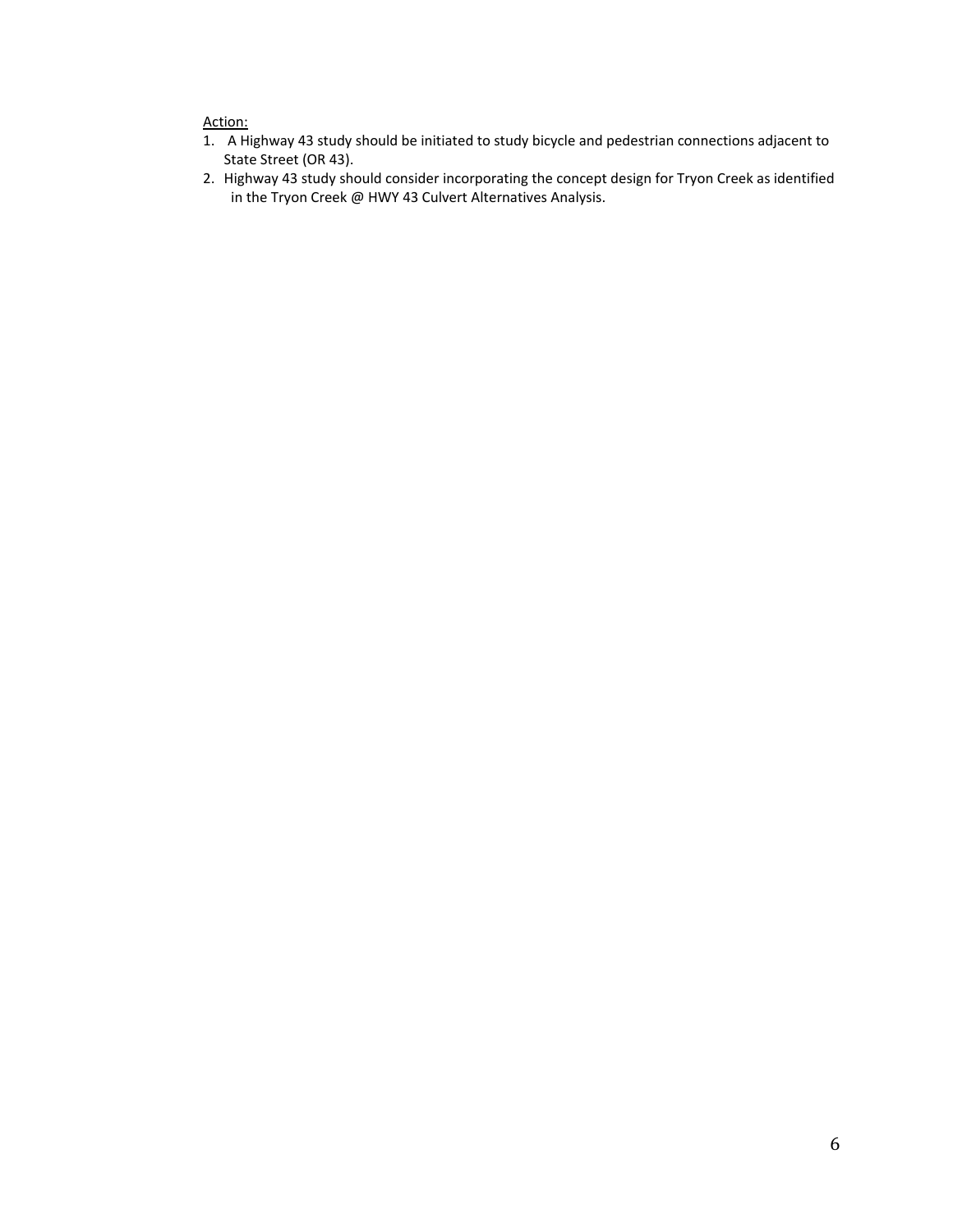# **ATTACHMENT B: Lake Oswego to Portland Trail Project Phasing**

|                                                                                         | Phase 1                                                                                                                                                                                                                                                                                                                                                                                                                                                                                                                                                                                                                           | <b>Phase 2</b>                                                                                                                                                                                                                                                                                                                                                                                                                                                                | Phase 3                                                                                                                                                                                                                                                                                                           |
|-----------------------------------------------------------------------------------------|-----------------------------------------------------------------------------------------------------------------------------------------------------------------------------------------------------------------------------------------------------------------------------------------------------------------------------------------------------------------------------------------------------------------------------------------------------------------------------------------------------------------------------------------------------------------------------------------------------------------------------------|-------------------------------------------------------------------------------------------------------------------------------------------------------------------------------------------------------------------------------------------------------------------------------------------------------------------------------------------------------------------------------------------------------------------------------------------------------------------------------|-------------------------------------------------------------------------------------------------------------------------------------------------------------------------------------------------------------------------------------------------------------------------------------------------------------------|
| <b>North</b><br><b>Section</b><br>(South<br><b>Waterfront to</b><br>Sellwood<br>Bridge) | <b>Planning and Development:</b><br>• Finalize trail alignment in conjunction with Portland<br>Bureau of Transportation South Portal project<br>• Finalize trail alignment in Sellwood Bridge Project<br>Area with Multnomah County<br>. Finalize trail improvements in Willamette Park with<br><b>Portland Parks</b><br>• Finalize trail improvements between Julia and<br>Carolina Streets (area with streetcar design options)<br>Construction/Implementation:<br>•Construct trail improvements in Willamette Park<br>•Construct trail improvements between Julia St. and<br>Carolina St. (area with streetcar design options) | Construction/Implementation:<br>•Construct trail alignment in conjunction with Portland Bureau of<br>Transportation South Portal project<br>•Construct trail improvements alignment in Sellwood Bridge Project<br>Area with Multnomah County<br>SECTION COMPLETE IN PHASE 2                                                                                                                                                                                                   | SECTION COMPLETE IN PHASE 2                                                                                                                                                                                                                                                                                       |
| Central<br><b>Section</b><br>(Sellwood<br><b>Bridge to Lake</b><br>Oswego)              | <b>Planning and Development:</b><br>• Finalize trail alignment in Powers Marine Park<br>vicinity with Portland Parks                                                                                                                                                                                                                                                                                                                                                                                                                                                                                                              | <b>Planning and Development:</b><br>• Complete design work along OR 43 to develop a bicycle and<br>pedestrian connection.<br>•Complete design work for Elk Rock Tunnel and connections adjacent<br>to Willamette Shore Line<br>Construction/Implementation:<br>•Construct trail alignment in Powers Marine Park vicinity with Portland<br>Parks                                                                                                                               | Construction/Implementation:<br>•If feasible, construct a facility adjacent to OR 43<br>.If feasible, construct a multi-use tunnel through Elk Rock<br>and associated improvements adjacent to the Willamette<br>Shore Line to Fielding<br>SECTION COMPLETE IN PHASE 3                                            |
| South<br><b>Section</b><br>(Downtown<br>Lake Oswego)                                    | <b>Planning and Development:</b><br>• Finalize trail improvements as part of Foothills<br><b>District Master Plan</b><br>Construction/Implementation:<br>• Construct the bridge over the mouth of Tryon<br>Creek<br>• Acquire or secure easement and develop the four<br>parcels along the Willamette River between Roehr<br>Park and George Rogers Park                                                                                                                                                                                                                                                                          | <b>Planning and Development:</b><br>• Complete designs for a tunnel located under the UPRR existing<br>railroad berm.<br>• Complete design work along OR 43 to develop a bicycle and<br>pedestrian connection.<br>• Complete designs for bicycle and pedestrian improvements along<br>State Street in Lake Oswego<br>Construction/Implementation:<br>• Construct a continuation of the Foothills Waterfront Park Trail and<br>the Bicycle Boulevard improvements on Stampher. | Construction/Implementation:<br>• Construct bicycle and pedestrian improvements along<br>State Street in Lake Oswego . Complete designs for a<br>tunnel located under the UPRR existing railroad berm.<br>• If feasible, construct a facility adjacent to OR 43 to Lake<br>Oswego.<br>SECTION COMPLETE IN PHASE 3 |